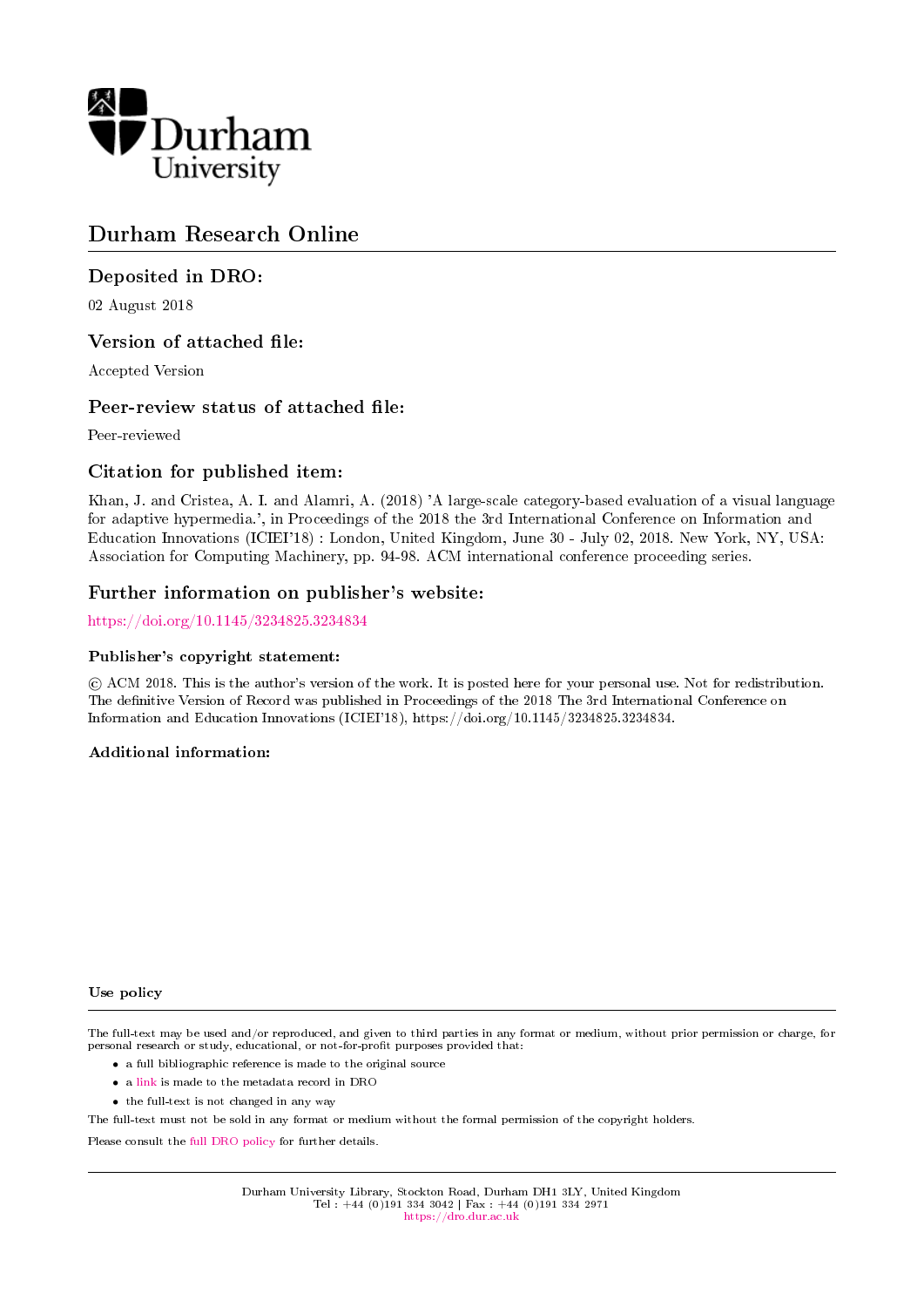# **A Large-Scale Category-Based Evaluation of A Visual Language for Adaptive Hypermedia**

Javed Khan Computer Science Warwick University Javed.Khan@warwick.ac.uk

Alexandra I. Cristea Computer Science Warwick University [A.I.Cristea@warwick.ac.uk](mailto:A.I.Cristea@warwick.ac.uk)

Ahmed Alamri Computer Science Warwick University [A.Alamri.1@warwick.ac.uk](mailto:A.Alamri.1@warwick.ac.uk)

## **ABSTRACT**

Adaptive Hypermedia (AH) provides a personalised and customised approach, enhancing the usability of hypermedia, by building a model of various qualities of a user and applying this information to adapt the content and the navigation to their requirements. However, authoring adaptive materials is not a simple task, as an author may be pressed for time, or simply lack the skills needed to create new adaptive materials from scratch. The most challenging part is the authoring of the adaptation specification (adaptive behaviour rules). This paper tackles this challenge by proposing and evaluating (on a large scale) a visual language for authoring of adaptive hypermedia.

#### **CCS Concepts**

#### **Keywords**

Authoring; adaptive hypermedia; visual language; block language.

#### **1. INTRODUCTION**

Current learning management systems offer a static approach to the delivery of learning materials. This means that every learner is given the same set of learning material. Adaptive Educational Hypermedia (AEH) provides a more personalised and customised approach to the field of eLearning than the outdated static methods. AEH enhances the usability of hypermedia, by building a model of various qualities of a learner and applying this information to adapt the content and the navigation to the requirements of the learner. Adaptive strategies are sets of adaptive rules to indicate the conditions under which adaptation behaviours can be applied in AEHs [1]. The AEH approach has been shown to be useful, as it displays more relevant content, according to the information stored in various models (user, goal and presentation model).

However, a known issue in adaptive hypermedia is the authoring process. A review of the literature [2, 3, 4] revealed that the authoring process is a bottleneck in adaptive course creation and it needs to be improved, in terms of interoperability, usability and reuse of the adaptive behaviour (strategies). Adaptive Hypermedia authoring is considered to be challenging and laborious [5]. Thus, Permission to make digital or hard copies of all or part of this work for personal or classroom use is granted without fee provided that copies are not made or distributed for profit or commercial advantage and that copies bear this notice and the full citation on the first page. To copy otherwise, or republish, to post on servers or to redistribute to lists, requires prior specific permission and/or a fee.

*ICIEI'18*, June 30 – July 2, 2018, London, UK.

Copyright 2018 ACM.

DOI: http://dx.doi.org/

a hypermedia system should make it easy and natural for the already burdened authors to create adaptive courses easily. Within authoring of hypermedia, the creation of an adaptation specification is one of the more difficult processes in creating an adaptive hypermedia course.

Thus, this paper aims to alleviate the authoring of adaptation specifications (adaptive behaviour), by proposing and evaluating a new, block-based visual authoring language for adaptive hypermedia.

#### **2. RELATED WORK**

Several authoring systems for adaptive hypermedia have been proposed in the past. InterBook [6] uses a concept-based approach and is authored via Microsoft Word. The familiar environment makes authoring easier; however, adaptation specification is very limited. AHA! [7], a well-known and comprehensive adaptive hypermedia system, offers several tools for authors, e.g., the Graph Author for creating domain models; an Application Management Tool for file management; a Concept Editor and a separate Adaptation Rule Form, allowing practically complete (in terms of Brusilovsky's taxonomy [8]) adaptive hypermedia authoring. The tool set complexity can however be overwhelming for the beginning author. ACCT [9] offers the course developer tools to design, test and deploy adaptive personalised eLearning, based on pedagogical support and instructional design principles, built on 'narrative structures'. APeLS [10], a personalised eLearning service provides authors a multi-model, metadatadriven approach for producing rich adaptive eLearning solutions that remain content and domain independent, allowing many pedagogical approaches and highly flexible solutions. However, both APeLS and ACCT adaptation descriptions need to be created in XML, which can be unwieldy. ACTSim [11], which teaches interpersonal relationship skills offers authoring that separates content and adaptivity of the simulation, allowing the adaptivity to be altered and the content to be reused. However, as adaptivity is placed across the content, reusability is limited. The Grapple Authoring Tool (GAT) has three main components: a Domain Model tool, for creating a conceptual representation, a Pedagogical Relationship Type tool (PRT), for defining types of pedagogical relationships between concepts and their associated adaptation, and a Conceptual Adaptation Model (CAM) tool for defining the pedagogical structure of a course. GAT allows very general types of relationships and adaptation rules and separation of concerns, by separating domain and adaptation. Adaptation is further separated into pedagogical, reusable relationships, and the. GAT uses drag&drop interfaces and even has a different interface for beginner authors and one for advanced authors. However, similar to other adaptation strategy creating tools, GAT strategies are not reusable, as they refer to some specific content (only the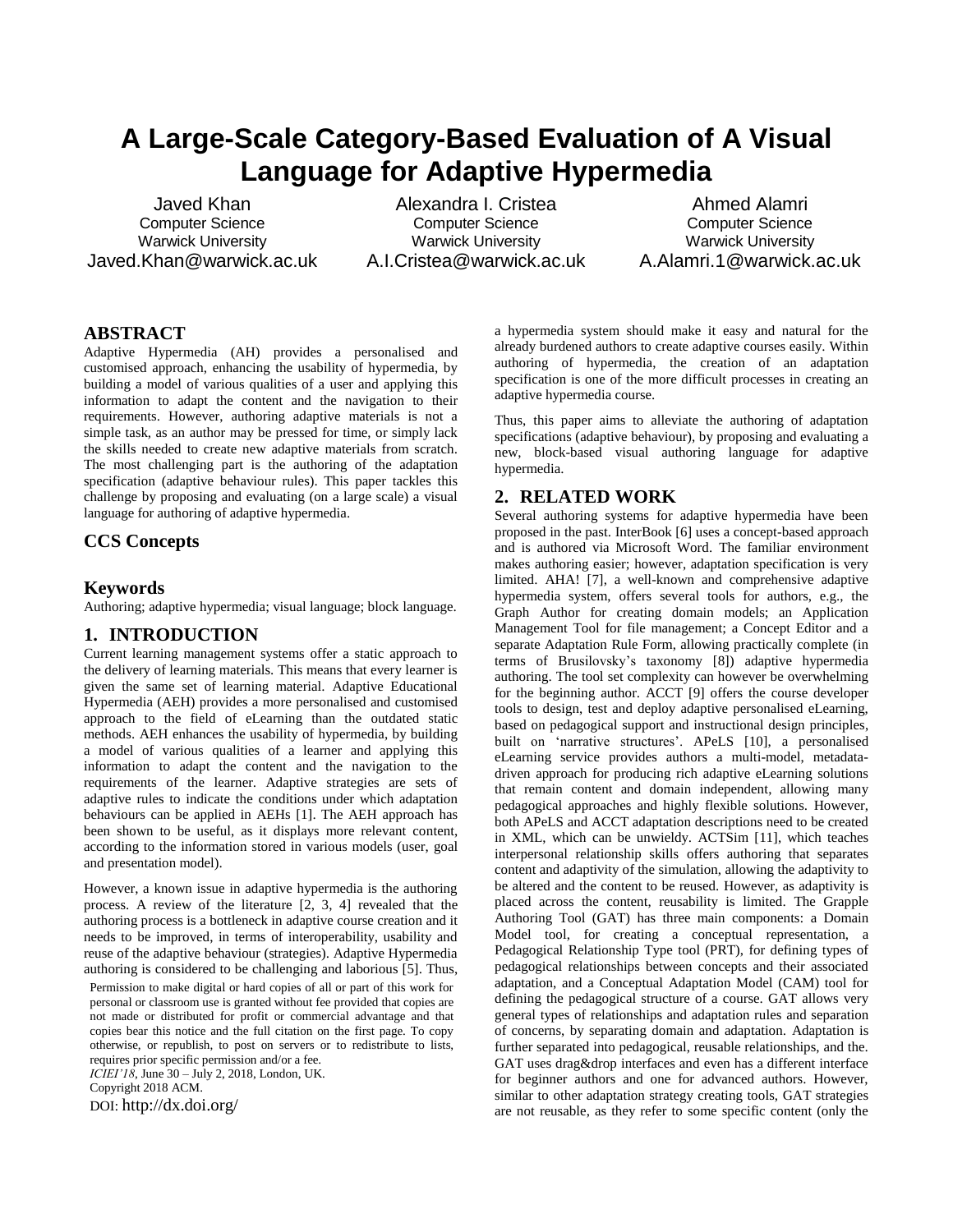pedagogical relationships are reusable). This burden for GAT authors is reflected in evaluations of authoring the behavioural part [12]. My Online Teacher (MOT) [13], a generic authoring system, uses the LAG [5] programming language, due to its flexibility and comprehensiveness in expressing adaptation. Additionally, by using a layered approach, each component of the AHS can be defined independently of the others, permitting easy reuse and extensibility. MOT allows for the authoring of domain content (via a concept hierarchy), as well as various manipulations of this content, and separate labelling of content pieces with pedagogical information. MOT uses the PEAL (Programming Environment for Adaptation Language) system [14] as an adaptive strategy editor, in which authors can use an adaptation language (LAG [11]) to program adaptation behaviours (strategies). However, PEAL is limited as it is usable only by programming-savvy persons [13].

#### **2.1 Visual Programming System**

Visual programming languages have a unique ability to make programming a more intuitive experience. The need to have knowledge of the programming language syntax is not necessary. Thus, the programming focus can be directed towards solving the actual problem, rather than trying to recall the programming language syntax. Many graphical programming systems exist, attempting to break down the barriers to learn computer programming. OpenBlocks [15] is an open-source Java library for creating user-interface (UI) elements for blocks-based programs. It only requires users to connect puzzle-piece-like objects, called blocks, of varying shapes and colours, to build their program. The Block shapes not only look like puzzle pieces, but also are connected like puzzle pieces, by matching the blocks at their connector shapes. Blockly [16] has the ability to prevent incorrect combinations from being constructed, addressing correctness issue within programming. Each of Blockly's connection types (value inputs/outputs, next/previous statements) can be labelled with type information, so that invalid connections will refuse to connect. This provides authors with instantaneous feedback and avoids many simple mistakes, hence improving correctness of adaptive specification during the authoring phase.

#### **3. VISUAL AUTHORING SYSTEM – VASE**

Responding to issues in prior research, and opportunities in visual programming, we have created a new authoring system, called VASE, based on a visual specification, and thus visual programming, as briefly described below.

#### **3.1 VASE, The System**

VASE (Visual Adaptive Strategy Environment) was targeted towards creating adaptive specifications for non-programming savvy users. To achieve this goal, several technologies and techniques were used. The system was implemented, and a pilot experiment was conducted to validate the initial features offered by the authoring system. The interaction of VASE with external tools is shown in [Figure 1,](#page-2-0) including the LAG language [5], which allows to export to multiple delivery tools, such as ADE [17] and AHA! [7].



<span id="page-2-0"></span>**Figure 1: VASE (Authoring Environment) and its interactions**

The authoring process itself is based on LAGBlocks, which further described in the next section. VASE was created to support authoring with LAGBlocks, and went through several iterations. The latest version, VASE 2.0, can run in any internet browser, including internet browsers on mobile devices. [Figure 2](#page-2-1) below shows interaction between different VASE internal components, including the adaptive authoring process's components and how the conversion of the visual representation of the adaptive strategy to the LAG programming language occurs. This process ensures interoperability with other tools (ADE, MOT, AHA!, etc.) which support LAG code.



<span id="page-2-1"></span>**Figure 2: VASE Internal Processes**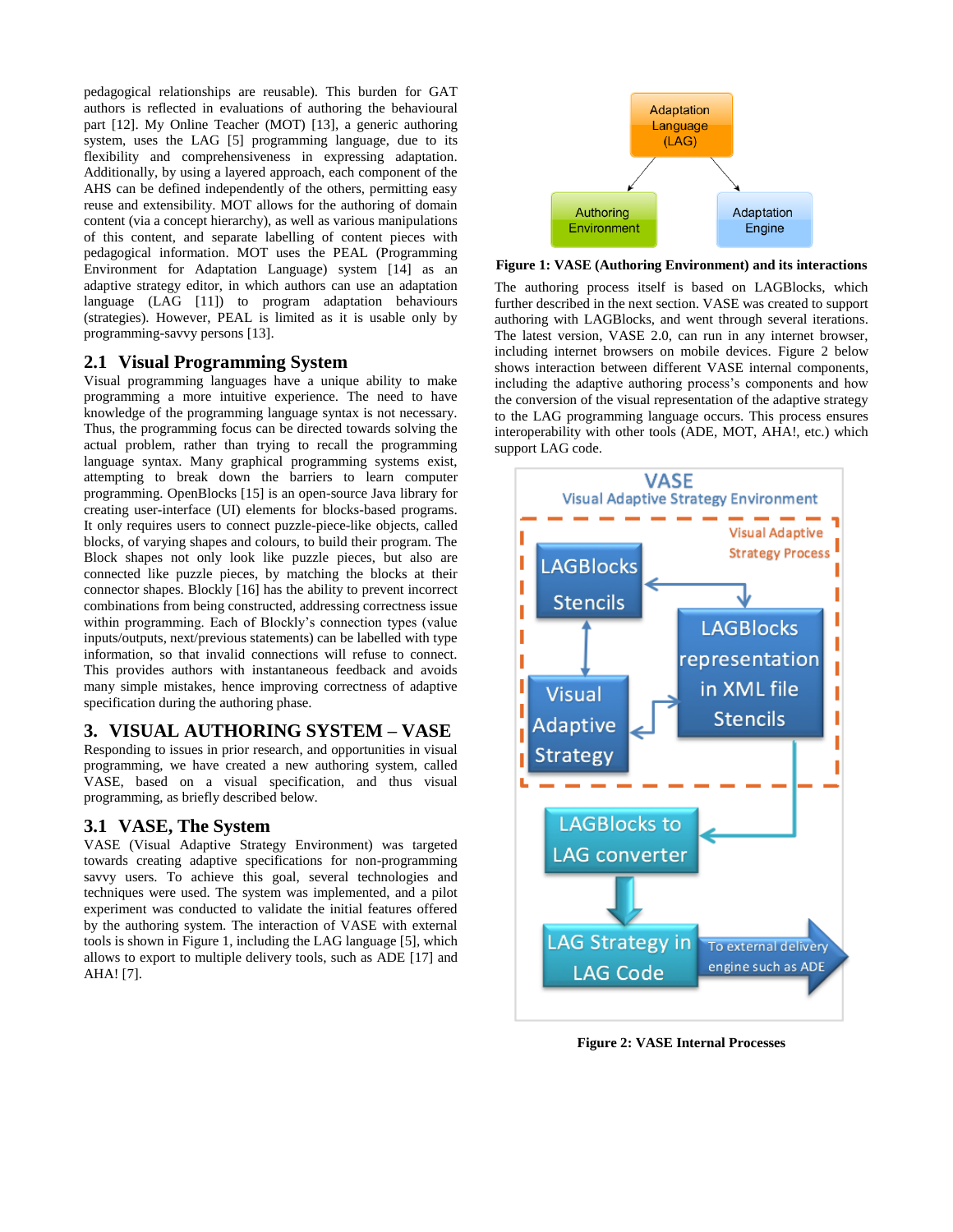## **3.2 LAGBlocks: the visual language for adaptive hypermedia**

Whilst the LAG language has, as mentioned, currently the widest power of expression for adaptive hypermedia authoring, visual programming languages are easier to use. Thus, we have created LAGBlocks, a visual specification, which could be used, especially, by novice authors. LAGBlocks was created on top of the LAG language, to represent any LAG statement in a visual form. The purpose of LAGBlocks was to allow Adaptive Hypermedia authors to create an adaptive strategy, without having to type any programming syntax, while still being able to export to several delivery tools, such as ADE [17] and AHA! [7]. Additionally, new adaptive specifications should be able to be created by mixing and merging existing ones. New strategies should be able to be created with ease, by reusing existing strategies. Thus, to create a visual representation for LAG, which should be user-friendly, and familiar to users, the well-known OpenBlocks [15] framework was selected as the basis of the development. This framework was further extended, to create a visual representation of the entire LAG programming language grammar, including the data types and logic constructs. LAGBlocks allows thus to manipulate LAG statements visually. [Figure 3](#page-3-0) shows the visual nature of the language; it also illustrates the drag&drop nature of the programming style.



**Figure 3: VASE Logic Blocks**

<span id="page-3-0"></span>[Figure 4](#page-3-1) shows that only grammatically correct constructs are allowed to be inserted into the slots. Additionally, suggestions for correct insertion, as well as the semantics of those insertions, are given. The figure also shows that complex usage is also allowed, although beginner users are encouraged to use only the most simple constructs.



**Figure 4: VASE Logic Blocks complex usage**

<span id="page-3-1"></span>In addition, in VASE 2.0, dynamic LAGBlock were introduced, which have the ability to change according to the user interaction (se[e Figure 5\)](#page-3-2).



**Figure 5: VASE Dynamic LAGBlocks**

<span id="page-3-2"></span>In general, LAGBlocks is a complete language (in the sense of Brusilovsky's taxonomy [8]), which can represent the full LAG adaptation language grammar [5]. The complete description of the language and the VASE system is beyond the scope of this paper. Instead, in the following, we report on a large-scale evaluation (with a large number of users) performed with the VASE visual authoring system, and focus on the results obtained in four specific categories of evaluation.

## **4. EVALUATION**

VASE was tested with large numbers of users (380, very close to the ideal of 383 as per sample size calculation<sup>1</sup>) via Amazon

Mechanical Turk (AMT<sup>2</sup>), which has been proven as an effective tool for conducting survey research [18].

Here, the AMT users (called 'workers') were filtered according to their reliability profile first, and then were asked to complete a set of authoring tasks on our external web server, as follows:

- to use three LAG adaptive strategies listed below, available o[n http://adaptive.dcs.warwick.ac.uk;](http://adaptive.dcs.warwick.ac.uk/)
- to create two adaptive courses, based on content also available on the URL, and the strategies above.

The adaptive course contained all elements of an adaptive course. For example, the workers were able to view the contents to be used in a course and the adaptive strategy used to apply adaptive behaviour in a course. Workers could choose which authoring system to use. A mix of complex and simple adaptive strategies was used for this experiment.

Finally, workers were asked to answer a questionnaire, to assess their experience with the authoring systems. The questionnaire was focused towards uncovering the issues relating to the adaptive authoring process for comparing the two systems, VASE and PEAL (which was the most comprehensive system for authoring available in the literature, as well as was also based on the LAG language, thus allowing to compare like-for-like). The questionnaire had a total of 25 questions, which used answers on a Likert scale, from 1 to 5 (1 = strongly disagree, 2 = disagree, 3 = Neither agree nor disagree,  $4 =$  agree and  $5 =$  strongly agree). The questions were divided into the following groups.

l

<sup>1</sup> https://www.surveysystem.com/sscalc.htm

<sup>2</sup> https://www.mturk.com/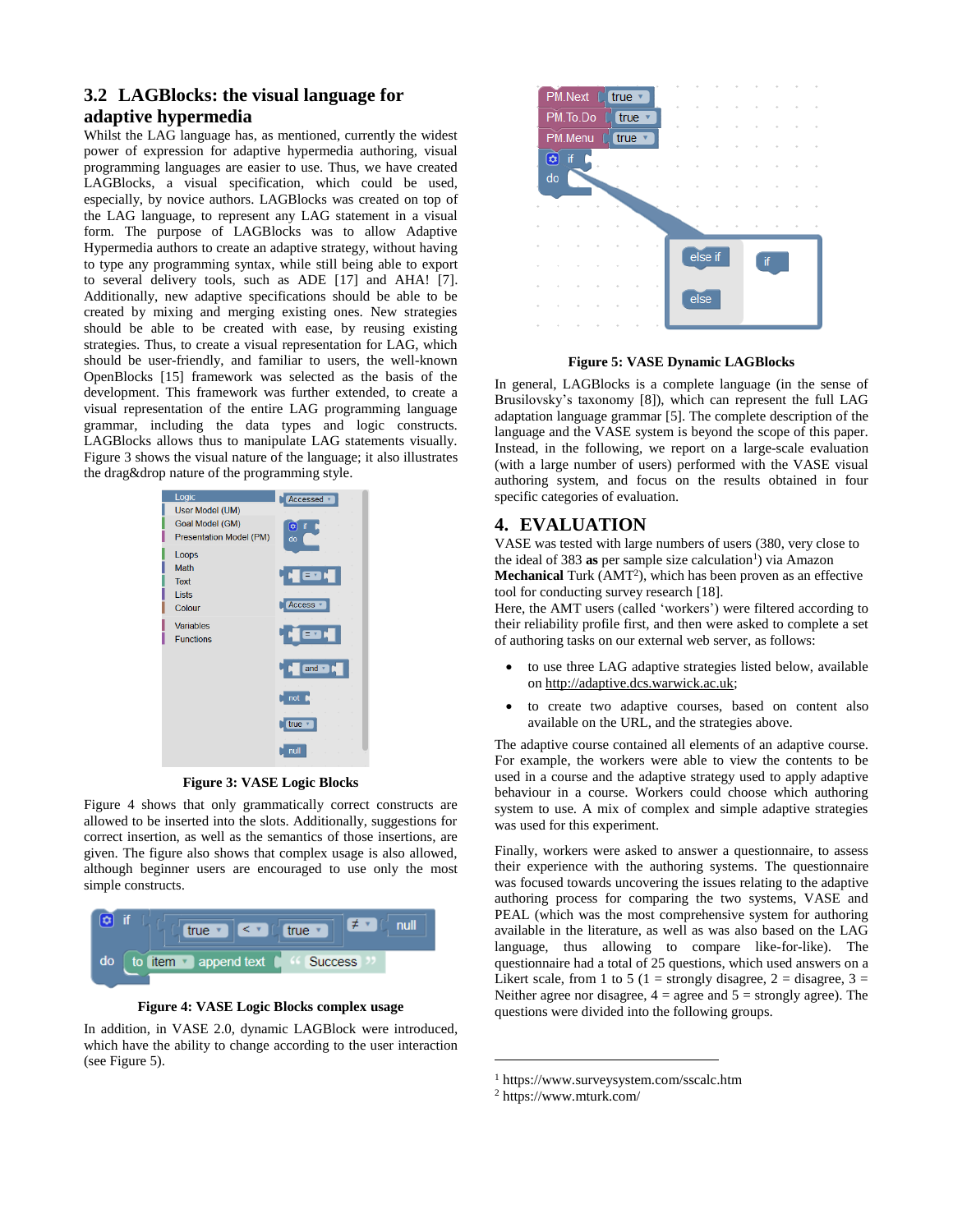- Usability Questions: The questions focused towards guidelines for designing usability related concepts; for instance, usage in context, user interface and user-interaction.
- Usefulness Questions: These questions were aimed at measuring authoring system features in terms of correctness, completeness and other functional features. These were further grouped into three categories, user roles, benefits and quality.

To establish which significance test to use, a Pearson-Chi squared test was performed for each question for each of the two systems, VASE and PEAL. The results, with p>0.05, showed no normal distribution. Thus, the T-test could not be used, and the Wilcoxon signed-rank test was used instead[.](#page-4-0)

[Table 1](#page-4-0) indicates that the mean for VASE was much higher than the mean for PEAL for all four categories, suggesting that users perceived VASE to be better than PEAL in terms of user usability, user roles, benefits, and quality. Please note that all these differences are statistically significant even with the Bonferroni corrections, used due to the multiple tests performed  $(p'=p/4=0.05/4=0.0125)$ .

<span id="page-4-0"></span>**Table 1. Summary of PEAL versus VASE Results for question related to each category**

| <b>Category for</b> | <b>PEAL</b> | <b>VASE</b> | <b>Wilcoxon</b> |
|---------------------|-------------|-------------|-----------------|
| questions           | <b>Mean</b> | Mean        | $p<0.0125$ ?    |
| Usability           | 2.85        | 3.418       | 0.000           |
| User roles          | 2.73        | 3.682       | 0.000           |
| <b>Benefits</b>     | 2.80        | 3.705       | 0.000           |
| Quality             | 2.85        | 3.856       | 0.000           |

## **5. DISCUSSION**

One of the key findings in the literature review which is related to this research was reported by the LAG-XLS [19] creators, who have stated that "the major requirements for the ideal language are: reuse, flexibility, high level semantics, and ease of use". The research presented is this paper has attempted to address every aspect of these requirements. For instance, high level semantics has been created (LAGBlocks) to hide the programming syntax from the author, to lower the barrier of entry, in order to create adaptive specifications. Ease of use of the proposed visual framework has been demonstrated by allowing to create adaptive specifications visually. The reuse is addressed by using the visual representation, which can be further converted into the LAG programming language behind the scenes, able thus to be used by other adaptive tools which use LAG as the adaptation language. In addition, the tools have been found to be easy to use by the users during the evaluations conducted by this research.

A large-scale evaluation with 380 users was conducted using Amazon Mechanical Turk (AMT). The large evaluation generated results that were matched to the recommended sample size. This experiment had statistical significance for most of the questions, showing that results were conclusive within the users questioned.

This paper briefly introduces a block language for adaptive hypermedia, as well the main outcomes of its large-scale evaluation. The results are very promising, supporting the building-block approach based on visualisation. This work represents one step further towards easy access to creating personalised adaptive hypermedia, especially, personalised web information.

A visual programming framework (LAGBlocks) to represent the LAG adaptation language and an adaptive authoring system (VASE 1.0) were created, by using a block programming framework called OpenBlocks [15]. To address the limitation of VASE 1.0, VASE 2.0 was re-designed, using a different block programming framework called Blockly [16]. Two iterations of the VASE authoring system were designed and implemented using various open technologies to address the issues and the desired features highlighted by the evaluations. These requirements were implemented by using various web technologies based on W3C standards. To follow W3C standards served two purposes; firstly, this was required by the authoring imperatives [13] in the literature and secondly, it meant that any browser which implements the W3C standard will automatically be able to run the VASE 2.0 authoring system. It also meant that to run VASE 2.0 will not require any third-party plug-in to run the authoring system to create adaptive specification rules.

On one hand, the work focused towards using user roles to display relevant authoring options specific to author expectations with the authoring system, to avoid confusion and cognitive overload.

Users indicated that the VASE authoring system displayed relevant options, with a mean value of  $(3.9 \pm 0.609)$  with a mode of 4, the mode indicating the most frequent answer as positive. Users preferred to choose the options they would like to see in the authoring system, with a mean value of  $(3.9 \pm 0.611)$  with mode of 4. The highest mean amongst the questions was the one regarding the user roles. It means that the users preferred to be able to control the options displayed to them.

Largely, the users were satisfied with the features which were displayed to them, not by a huge majority, but they did answer it in positive, with a mean value of  $(3.73 \pm 0.702)$ . The results indicate that considering features related to the user roles, the users expressed positive feedback during the experiment. The value of 3.616 is believed to be positive.

On the other hand, the work aimed at the benefits of using visual programming techniques to create adaptive specifications in the terms of shallow learning curve, higher user satisfaction and less error-prone processing. The results to the questions related to the benefits of the authoring paradigm used in VASE showed that the majority of the users thought that VASE was easy to learn to use and were not confused, this would be one of the benefits of the authoring system from the user's viewpoint. Popular view amongst the users was that, VASE authoring system can be used to create adaptive strategies without much knowledge of the LAG adaptation language, with a mean value of  $(3.821 \pm 0.712)$  and mode of 4. The largest mean value is generated for the questions asking if the authoring system provided a fun way to create adaptive strategies and if the authoring system provided a simple way to create adaptive strategies. Overall, the results indicate the benefits of using visual programming techniques in adaptive strategy creation. The overall benefit mean value is  $(3.705 \pm$ 0.786).

## **6. CONCLUSIONS**

In conclusion, this paper has proposed a visual language and visual learning environment for adaptive hypermedia, addressing one of the most challenging problems in the field, that of creating tools fit for use for authors. The environment and proposal has